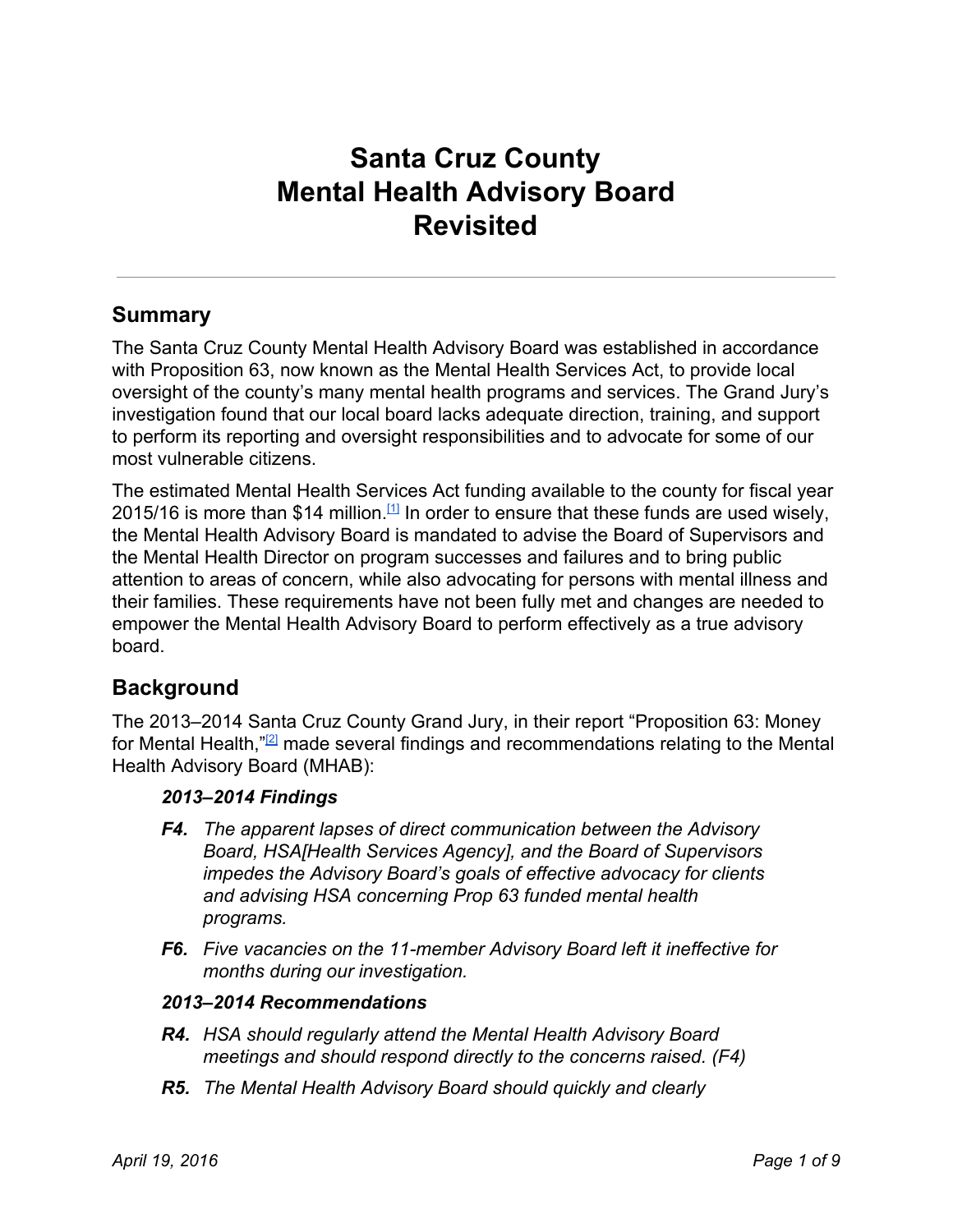*communicate to HSA all issues that come before the Board. (F4)*

*R7. The Board of Supervisors should fill all Advisory Board vacancies in a timely manner. (F6)*

The Santa Cruz County Board of Supervisors (BOS) and the Santa Cruz County Health Services Agency (HSA) responded to that Grand Jury report, but the Mental Health Advisory Board (MHAB) did not.

The California Welfare and Institutions Code § 5604.2<sup>3</sup> and Santa Cruz County Code Title 2, Chapter 2.104 $4$  provide for the establishment of a local mental health board as the advisory body to the local Mental Health Director and BOS for county mental health programs and policies.

The following is a description of the MHAB on the County of Santa Cruz HSA website.<sup>[\[5\]](http://www.santacruzhealth.org/HSAHome/HSADivisions/BehavioralHealth/MentalHealthAdvisoryBoard.aspx)</sup>

*SCCMHB [Santa Cruz County Mental Health Advisory Board] provides advice to the governing body (Board of Supervisors) and the local mental health director. They provide oversight and monitoring of the local mental health system as well as advocate for persons with mental illness. A primary responsibility of the Local Mental Health Board (LMHB) is to review and evaluate the community's mental health needs, services, facilities, and special problems.*

Printed on each MHAB Meeting Agenda<sup>®</sup> is a mission statement and list of goals:

*Mission Statement: To obtain the highest quality and most effective mental health services for the county.*

*SCCMHB Goals:*

- *1) Advise the Mental Health Department on Current and ongoing Issues as they relate to the Quality and Effectiveness Of Mental Health Services for the County*
- *2) Develop skills and procedures to maximize the effectiveness of the SCCMHB*
- *3) Increase community awareness on issues related to mental health to Ensure Inclusion and Dissemination of Accurate Information*

### **Scope**

The 2015–2016 Grand Jury inquired into whether the prior jury recommendations concerning the MHAB were implemented, and examined the board's current functioning and effectiveness.

### **Investigation**

We began our investigation by reviewing related documents and published literature, including text of the original Proposition 63 passed in 2004 $\mathbb{Z}$ , and subsequent amendments to the law now known as the Mental Health Services Act (MHSA)<sup>[\[8\]](http://www.mhsoac.ca.gov/docs/MHSA_AsAmendedIn2012_AB1467AndOthers_010813.pdf)</sup>.

The MHSA requires that mental health consumers and community members participate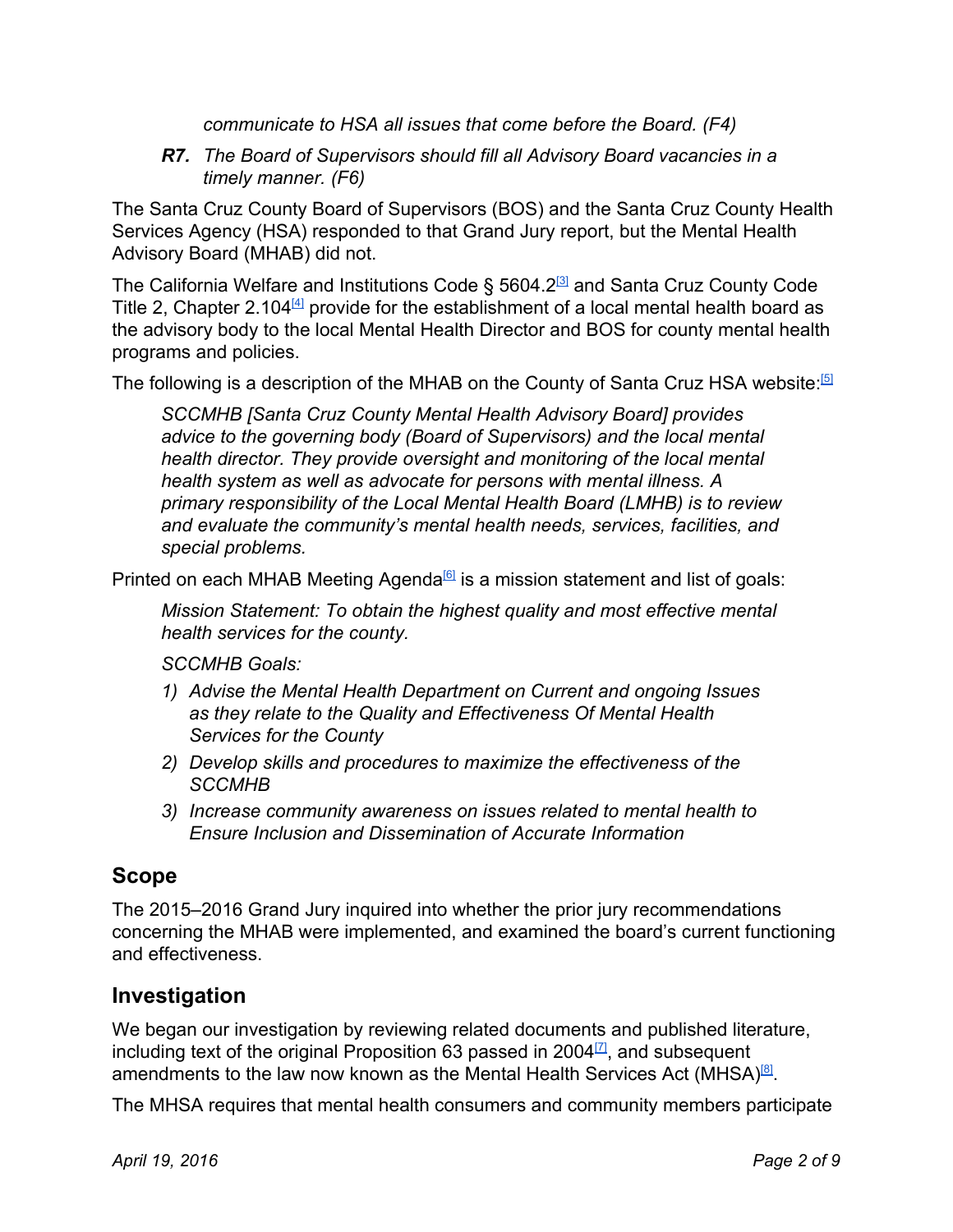in the local advisory board. In Santa Cruz County the BOS appoints eleven members, one of whom is a County Supervisor. The other ten members are to include current or former clients of mental health services, their relatives, and others with relevant knowledge and experience.

Jurors observed four of the monthly public MHAB meetings held between August and December, 2015. During this period at least three of the ten appointed positions were vacant, which combined with member absences prevented a quorum. According to MHAB attendance records, the Supervisor did not attend four of the eleven meetings in 2015, and sent an assistant as a representative. Two of the eleven meetings had no attendance record in the 2014–2015 MHAB biennial report; see [Appendix](#page-8-0) A. We could not find any provision in the County Code which allows the Supervisor to send an alternate to the MHAB.

Agendas for monthly meetings have not been posted on the website since October 15, 2015. Meetings are held at various locations around the county, but there is no published annual location schedule, and audience members complained about insufficient notice to enable them to attend distant locations. MHAB meeting minutes have not been posted on the website from March, 2014 through the present, with one exception on July 16, 2015.

The meetings we attended were not conducted in an orderly manner and did not follow the agenda or any rules of order. No motions were made, nor votes taken on any action items. Board members were not seated facing the audience thereby discouraging public participation. The MHAB heard public comments, questions, and complaints from clients, but they did not take any action to place the issues on a future agenda or to investigate them. The Board chair sometimes suggested that the clients take the matter to the BOS or HSA themselves, or to their case manager. We learned that the MHAB does not report any of these public comments to the BOS.

At each meeting the MHAB heard informative presentations from local mental health professionals and agencies, but no reports or information sheets about the presentations were published or made available for interested parties. Again, the MHAB did not take any action related to the information presented.

We observed frustration and discouragement in the MHAB members and audience at monthly meetings. We found there was no comprehensive professional training for new members or for continuing members, and no strategic plan established. Although members expressed a sense of failure in their mission, it was apparent that they take their responsibilities very seriously, have a willingness to make changes, and to adopt recommendations if given direction by the BOS.

After completing our investigation, we found that the 2013–2014 Grand Jury's recommendations concerning the MHAB were not fully implemented:

#### *R4. HSA should regularly attend the Mental Health Advisory Board meetings and should respond directly to the concerns raised.*

We could not confirm that an HSA representative attends every meeting since there are no meeting minutes available. We did observe an HSA representative responding to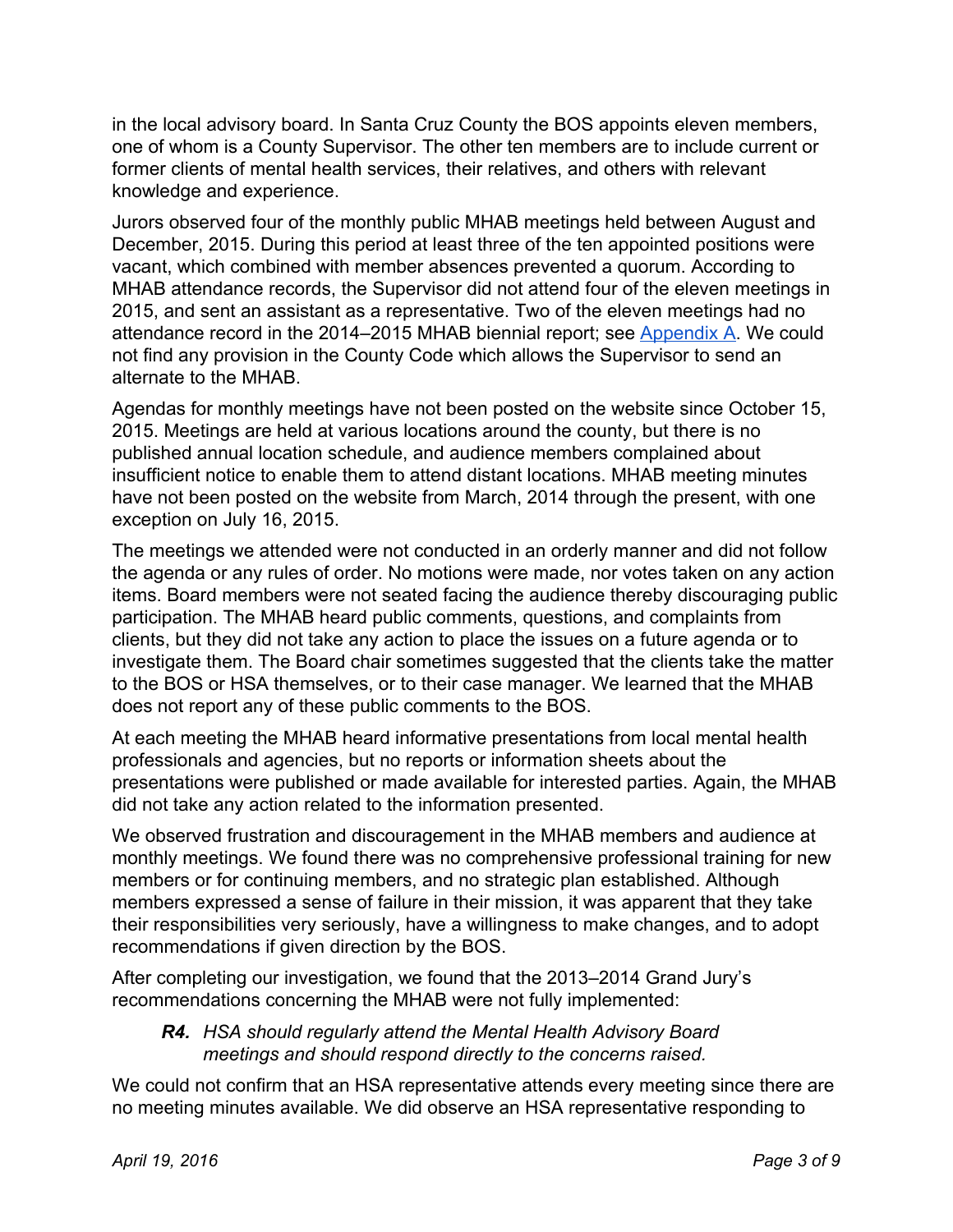concerns raised at some of the meetings we attended.

#### *R5. The Mental Health Advisory Board should quickly and clearly communicate to HSA all issues that come before the Board.*

When issues were raised by board or audience members at meetings, we did not observe any attempt to place items on a future agenda or to initiate action with respect to HSA. There is no system in place to relay these issues when there is no representative present. There is no system to report oral or written communications received outside of meetings.

#### *R7. The Board of Supervisors should fill all Advisory Board vacancies in a timely manner.*

The MHAB continues to operate without a full panel of ten members and frequently with as few as seven. Although the MHAB Chair is responsible for notifying the BOS and HSA of any vacancies, which only the BOS can fill, there is no procedure for doing so.

The Grand Jury has concluded that the MHAB is not meeting their mandate to:

- Advise the BOS and the Mental Health Director on program successes and failures.
- Bring public attention to areas of concern.
- Advocate for persons with mental illnesses and for their families.
- Perform effectively as a true advisory board.

Changes are needed to empower the MHAB.

#### *Recent Changes*

The Grand Jury's investigation has acted as a catalyst for the MHAB to initiate changes. When Jurors attended the meeting on December 17, 2015, we witnessed several signs of improvement compared to prior meetings:

- The Chair announced that meetings would now be conducted according to *Robert's Rules of Order*.
- Board members discussed the need to establish structure and goals, assign roles, establish meeting dates, make recommendations to the BOS, and to develop a strategic plan for the coming year.
- The strategic plan will focus on recruiting potential new members and on collecting data to support their recommendations to the BOS.
- HSA offered the department's full support for the MHAB, and will budget to cover the cost of a training and meeting facilitator, as well as a dedicated note taker to maintain proper agendas and minutes.

The BOS has taken the following actions to make further changes:

- Adopted an ordinance on November 15, 2015 amending the County Code to permit expanded membership eligibility for the MHAB.
- Approved the appointment of a new MHAB member on February 9, 2016 and accepted the MHAB biennial report for calendar years 2014 and 2015.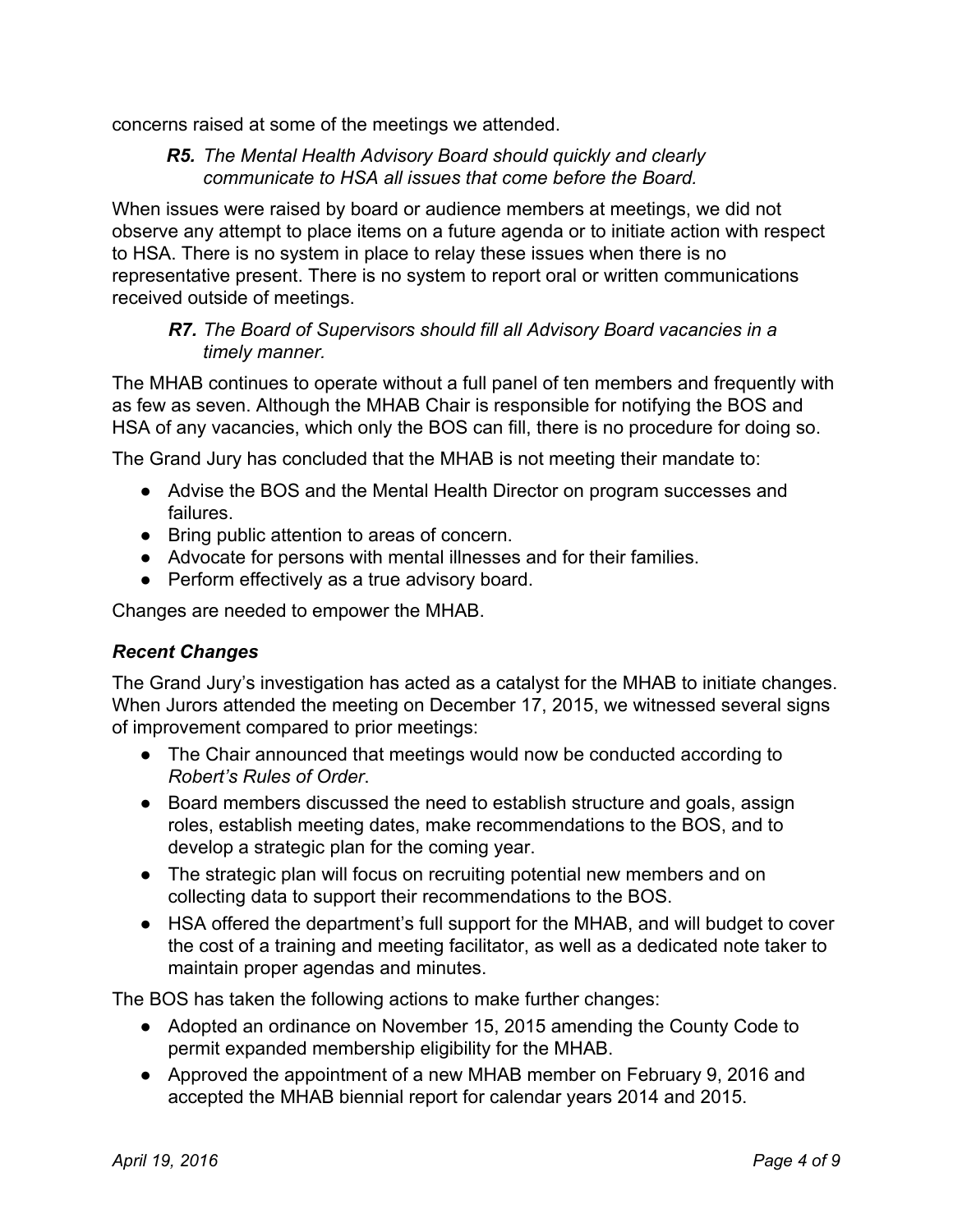● Appointed another new member on February 23, 2016.

*The Grand Jury's investigation has acted as a catalyst for the MHAB to initiate changes.*

# **Findings**

- **F1.** The Mental Health Advisory Board had not followed the recommendations of the 2013–2014 Grand Jury report and instead was less communicative and less effective.
- **F2.** The Mental Health Advisory Board is not meeting the requirements of the Mental Health Services Act or achieving its own goals to advocate for persons with mental illness and to increase community awareness on issues related to mental health.
- **F3.** The Board of Supervisors is providing little or no direction, no specific goals and objectives, and no comprehensive training on how to be an effective advisory board.
- **F4.** Mental Health Advisory Board members attribute some of their deficiencies to the difficulty of filling vacant positions.
- **F5.** The Mental Health Advisory Board takes no responsibility for investigation or possible action on issues raised at their meetings, and there is no general process available for the public to raise concerns.
- **F6.** Without any regular communication with the Board of Supervisors, except a written report once every two years, the Mental Health Advisory Board is not fulfilling its advisory responsibility.
- **F7.** The Mental Health Advisory Board receives a great deal of information from local mental health agencies and professionals on available programs and services, but there is no mechanism to circulate and share the information with the community and to keep local mental health professionals up to date.
- **F8.** The Grand Jury's involvement has resulted in an increased recognition that an effective Mental Health Advisory Board is important to the community and that more positive steps are needed for continuing improvement.

### **Recommendations**

- **R1.** The appointed member of the Board of Supervisors should be an advocate for the Mental Health Advisory Board, meeting regularly with the Chair to establish goals, identify problem areas, suggest possible solutions, and should personally attend the monthly meetings. (F1–F3, F6)
- **R2.** The Board of Supervisors should make every effort to fill Mental Health Advisory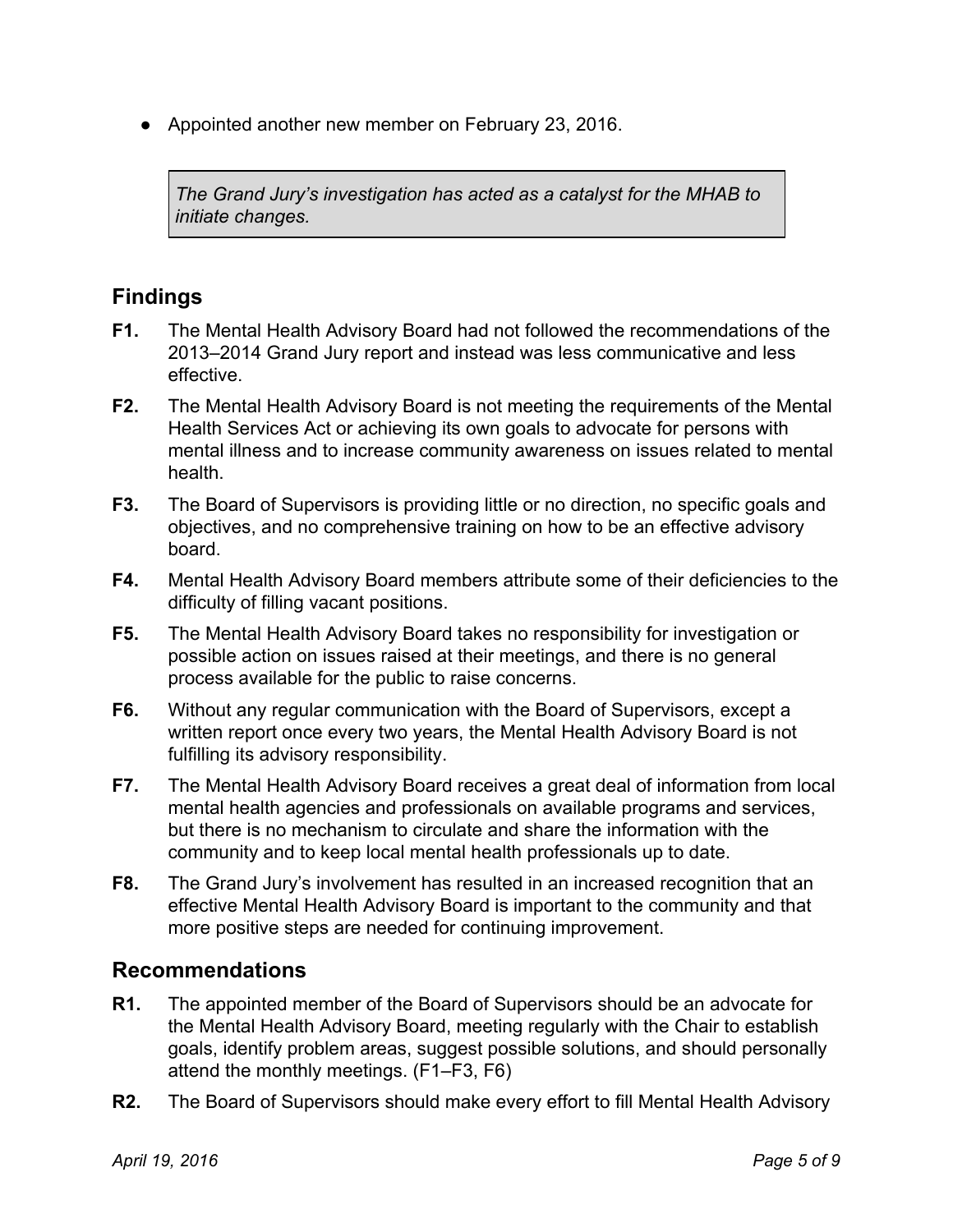Board vacancies immediately, provide training for new appointees, and provide annual professional training for all members on how to serve effectively on an advisory board. (F3, F4)

- **R3.** The chair of the Mental Health Advisory Board should immediately notify the Board of Supervisors and the Clerk of the Board of vacancies. (F4)
- **R4.** The Mental Health Advisory Board should advocate for their clients by following through with investigations of complaints, concerns, and questions, then reporting to the Health Services Agency and Board of Supervisors. (F5, F6)
- **R5.** The Mental Health Advisory Board should hold an annual meeting to establish and evaluate strategic goals, prioritize those goals by focusing on problem areas, and establish committees to develop plans for problem resolution. (F8)
- **R6.** Monthly meetings of the Mental Health Advisory Board should be conducted according to County Code Chapter 2.104. In addition, they should be scheduled well in advance with times and locations made available to the public, conducted according to parliamentary procedure, physically arranged to invite public participation, and recorded in complete and accurate minutes that include discussion, decisions, actions, and public comments. (F5, F7, F8)
- **R7.** The Mental Health Advisory Board, in cooperation with Health Services Agency staff support, should record presentations and publish summaries for the public, mental health professionals, and the Board of Supervisors. (F6, F7)
- **R8.** The Mental Health Advisory Board should increase efforts to raise community awareness of mental health issues through public announcements, publications, speaking engagements, and other forms of community outreach. (F7)

### **Commendations**

**C1.** The Santa Cruz County Health Services Agency Behavioral Health Division has demonstrated a spirit of cooperation and support for the Mental Health Advisory Board by agreeing to fund an annual planning meeting, regular training for board members, and clerical support.

### **Responses Required**

| <b>Respondent</b>                                       | <b>Findings</b> | <b>Recommendations</b> | <b>Respond Within/</b><br><b>Respond By</b> |  |  |
|---------------------------------------------------------|-----------------|------------------------|---------------------------------------------|--|--|
| <b>Santa Cruz County</b><br><b>Board of Supervisors</b> | $F1-F8$         | $R1-R8$                | 90 Days<br>July 18, 2016                    |  |  |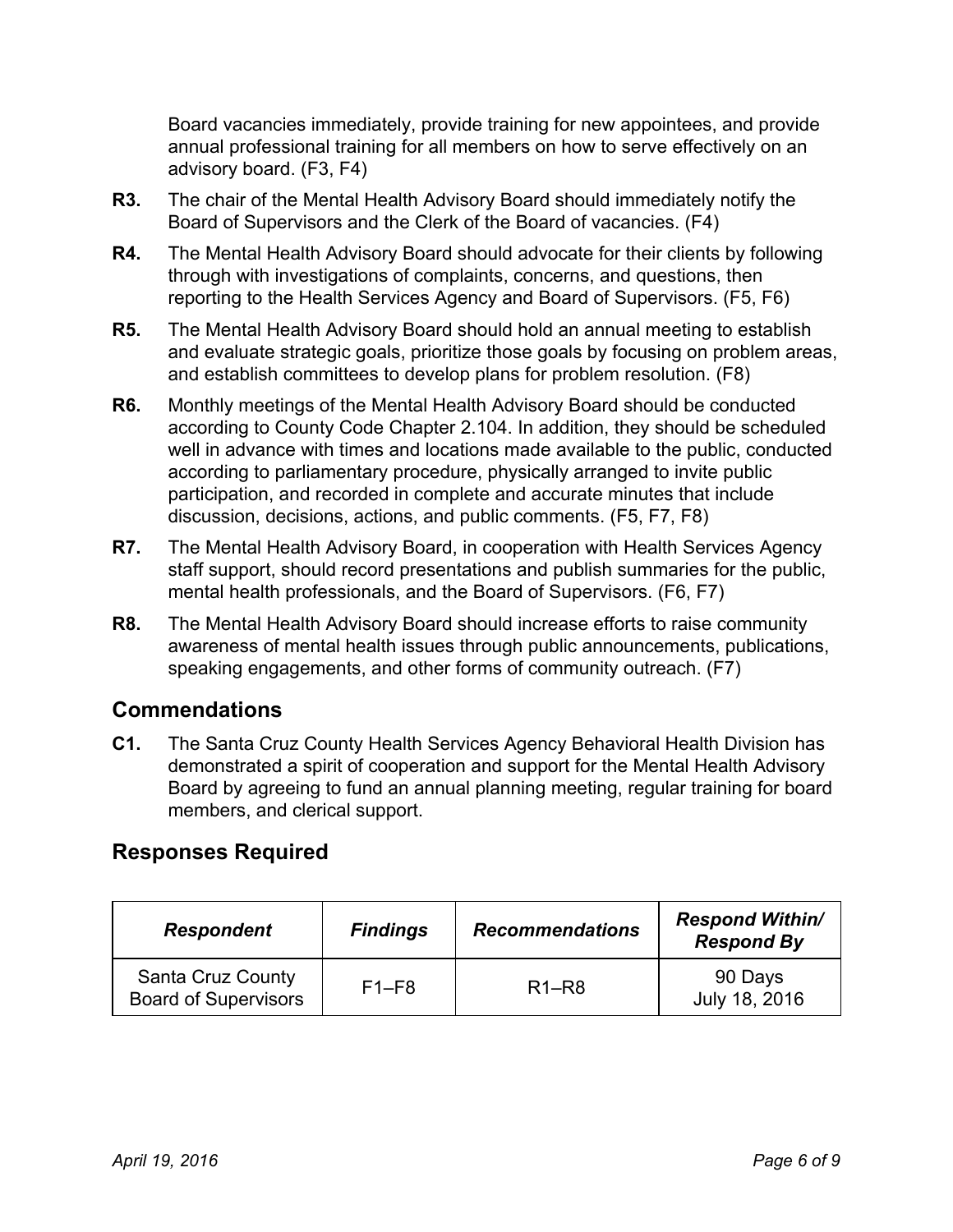## **Responses Requested**

| <b>Respondent</b>                             | <b>Findings</b> | <b>Recommendations</b> | <b>Respond Within/</b><br><b>Respond By</b> |  |  |
|-----------------------------------------------|-----------------|------------------------|---------------------------------------------|--|--|
| <b>Mental Health</b><br><b>Advisory Board</b> | F1, F2, F4–F8   | $R3-R8$                | 90 Days<br>July 18, 2016                    |  |  |

#### **Definitions**

- **BOS:***Santa Cruz County Board of Supervisors*
- **HSA:***Santa Cruz County Health Services Agency*
- *●* **MHAB:***Santa Cruz County Mental Health Advisory Board*
- **MHSA:***Mental Health Services Act*
- **● SCCMHB:** *Santa Cruz County Mental Health Board, another name for the MHAB*

#### **Sources**

#### *References*

- 1. Santa Cruz County Mental Health & Substance Abuse Services. "Mental Health Services Act: FY 2015-2016 Annual Update." Draft for public review. August 28, 2015. Accessed February 28, 2016. http://www.santacruzhealth.org/Portals/7/Pdfs/MHSA%202015-2016%20Annual [%20Update%20Plan.pdf](http://www.santacruzhealth.org/Portals/7/Pdfs/MHSA%202015-2016%20Annual%20Update%20Plan.pdf)
- 2. Santa Cruz County Grand Jury Report 2013-2014. 2014. "Proposition 63: Money for Mental Health." Accessed September 28, 2015. http://www.co.santa-cruz.ca.us/Portals/0/County/GrandJury/GJ2014\_final/Prop63 Money for Mental Health.pdf
- 3. California Welfare and Institutions Code § 5604.2. 2015. Accessed September 28, 2015. [http://leginfo.legislature.ca.gov/faces/codes\\_displaySection.xhtml?sectionNum=5](http://leginfo.legislature.ca.gov/faces/codes_displaySection.xhtml?sectionNum=5604.2.&lawCode=WIC) [604.2.&lawCode=WIC](http://leginfo.legislature.ca.gov/faces/codes_displaySection.xhtml?sectionNum=5604.2.&lawCode=WIC)
- 4. Santa Cruz County Code Chapter 2.104. Accessed September 28, 2015. [http://www.codepublishing.com/CA/SantaCruzCounty/html/SantaCruzCounty02/](http://www.codepublishing.com/CA/SantaCruzCounty/html/SantaCruzCounty02/SantaCruzCounty02104.html) [SantaCruzCounty02104.html](http://www.codepublishing.com/CA/SantaCruzCounty/html/SantaCruzCounty02/SantaCruzCounty02104.html)
- 5. County of Santa Cruz 2015. "Santa Cruz County Mental Health Advisory Board." Accessed September 28, 2015. [http://www.santacruzhealth.org/HSAHome/HSADivisions/BehavioralHealth/Ment](http://www.santacruzhealth.org/HSAHome/HSADivisions/BehavioralHealth/MentalHealthAdvisoryBoard.aspx) [alHealthAdvisoryBoard.aspx](http://www.santacruzhealth.org/HSAHome/HSADivisions/BehavioralHealth/MentalHealthAdvisoryBoard.aspx)
- 6. Mental Health Advisory Board Agenda October 15, 2015. [http://www.santacruzhealth.org/Portals/7/Pdfs/Local%20Mental%20Health%20B](http://www.santacruzhealth.org/Portals/7/Pdfs/Local%20Mental%20Health%20Board/Agenda201510.pdf) [oard/Agenda201510.pdf](http://www.santacruzhealth.org/Portals/7/Pdfs/Local%20Mental%20Health%20Board/Agenda201510.pdf)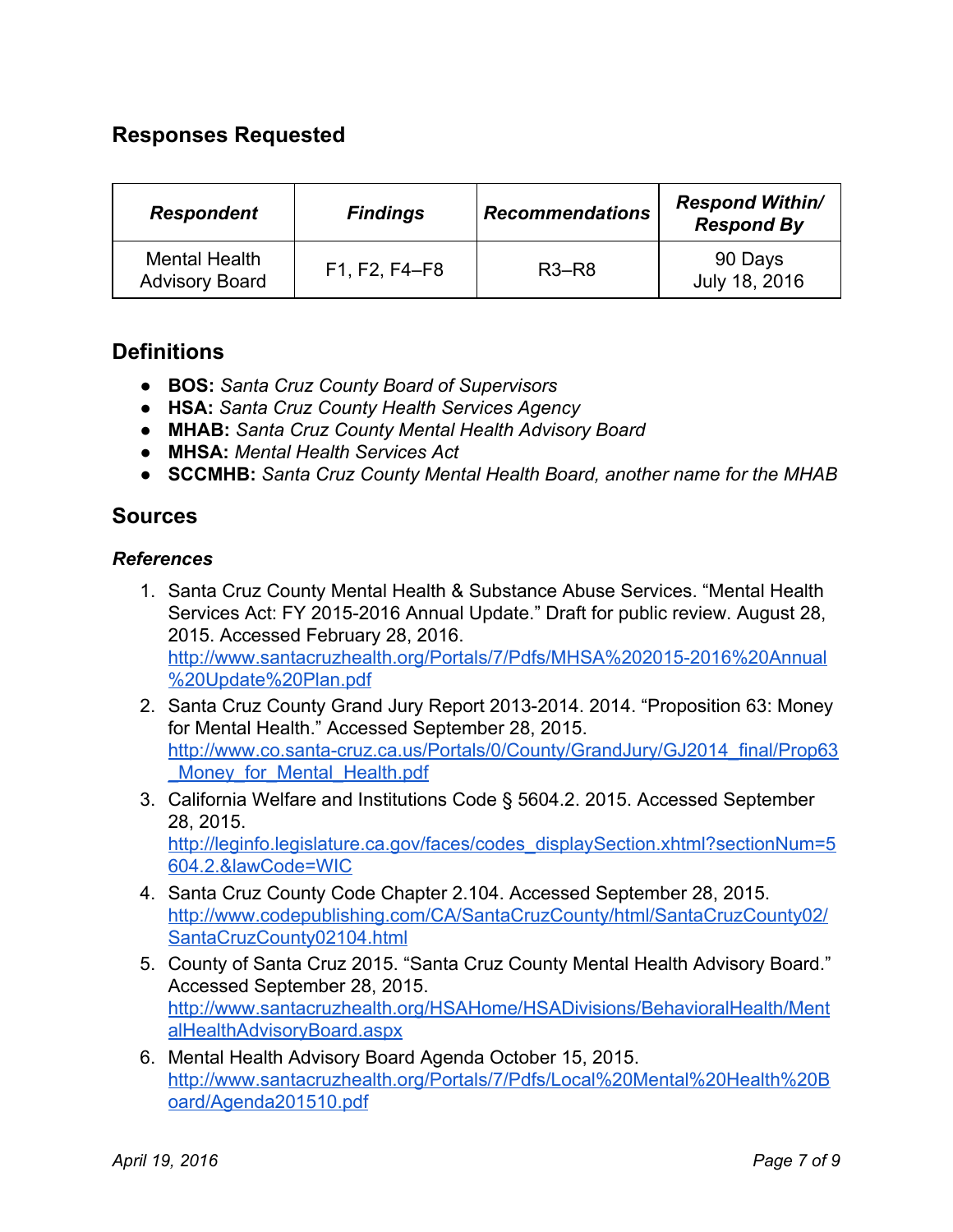- 7. Proposition 63, November 2004. Accessed September 28, 2015. <http://www.dhcs.ca.gov/services/MH/Documents/MHSAafterAB100.pdf>
- 8. Mental Health Services Act (Amended in 2012). Accessed September 28, 2015. [http://www.mhsoac.ca.gov/docs/MHSA\\_AsAmendedIn2012\\_AB1467AndOthers\\_](http://www.mhsoac.ca.gov/docs/MHSA_AsAmendedIn2012_AB1467AndOthers_010813.pdf) [010813.pdf](http://www.mhsoac.ca.gov/docs/MHSA_AsAmendedIn2012_AB1467AndOthers_010813.pdf)
- 9. 2014-15 Biennial Report of the Santa Cruz County Mental Health Advisory Board contained in Item 27 of the February 9, 2016 Santa Cruz County Board of Supervisors Agenda Packet . Accessed March 15, 2016. [http://santacruzcountyca.iqm2.com/Citizens/FileOpen.aspx?Type=1&ID=1012&In](http://santacruzcountyca.iqm2.com/Citizens/FileOpen.aspx?Type=1&ID=1012&Inline=True) [line=True](http://santacruzcountyca.iqm2.com/Citizens/FileOpen.aspx?Type=1&ID=1012&Inline=True) (Caution: slow loading document.)

### *Site Visits*

Mental Health Advisory Board Meetings